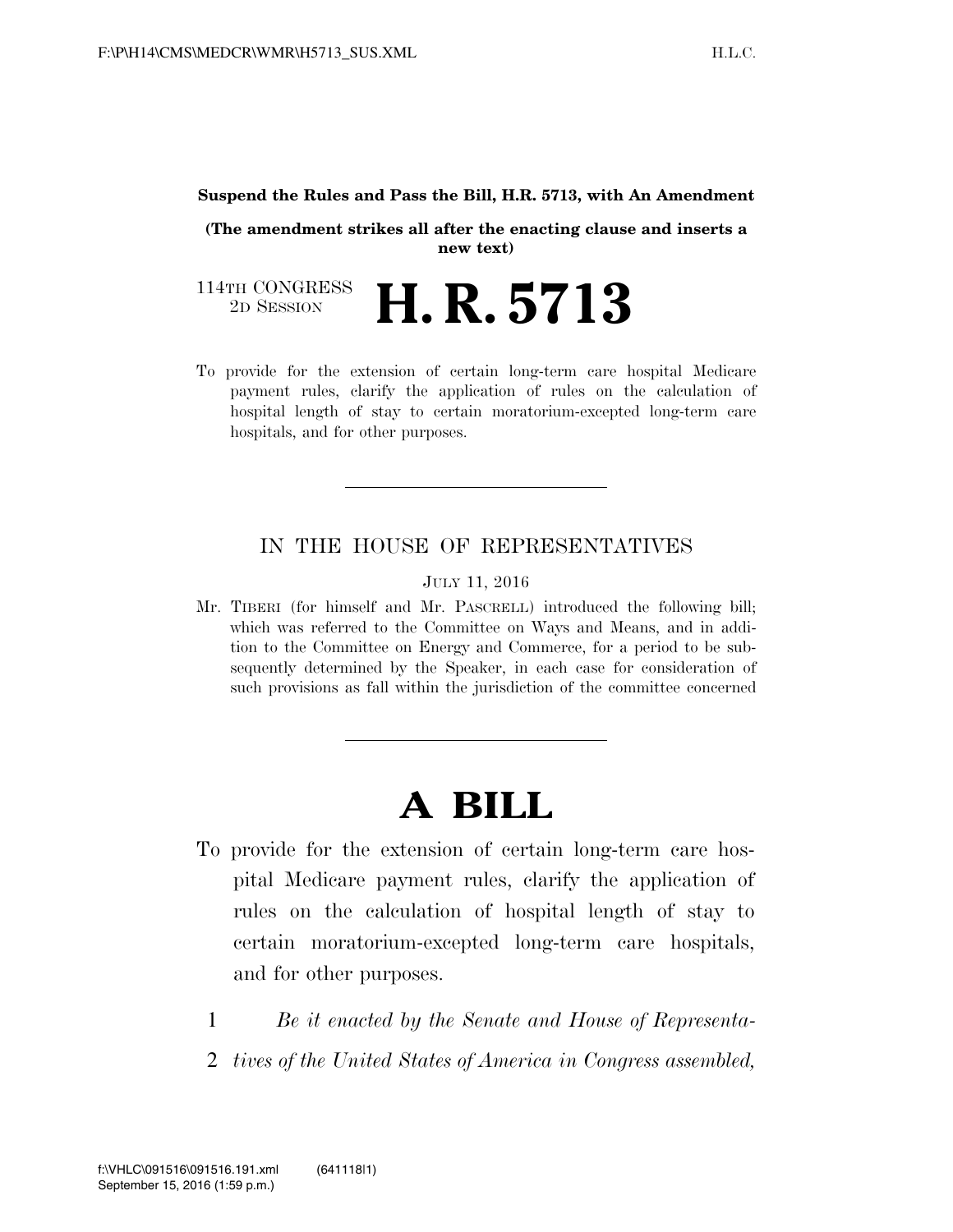## 1 **SECTION 1. SHORT TITLE; TABLE OF CONTENTS.**

- 2 (a) SHORT TITLE.—This Act may be cited as the
- 3 ''Sustaining Healthcare Integrity and Fair Treatment Act
- 4 of 2016''.
- 5 (b) TABLE OF CONTENTS.—This table of contents of

6 this Act is as follows:

Sec. 1. Short title; table of contents.

#### TITLE I—MEDICARE PART A PROVISIONS

- Sec. 101. Extension of certain LTCH Medicare payment rules.
- Sec. 102. Application of rules on the calculation of hospital length of stay to all LTCHs.
- Sec. 103. Change in Medicare classification for certain hospitals.
- Sec. 104. Temporary exception to the application of the Medicare LTCH site neutral provisions for certain spinal cord specialty hospitals.
- Sec. 105. Temporary extension to the application of the Medicare LTCH site neutral provisions for certain discharges with severe wounds.

#### TITLE II—OTHER PROVISIONS

Sec. 201. No payment for items and services furnished by newly enrolled providers or suppliers within a temporary moratorium area.

# 7 **TITLE I—MEDICARE PART A**  8 **PROVISIONS**

### 9 **SEC. 101. EXTENSION OF CERTAIN LTCH MEDICARE PAY-**

10 **MENT RULES.** 

11 (a) 25–PERCENT PATIENT THRESHOLD PAYMENT

12 ADJUSTMENT.—Section  $114(e)(1)(A)$  of the Medicare,

- 13 Medicaid, and SCHIP Extension Act of 2007 (42 U.S.C.
- 14 1395ww note), as amended by section 4302(a) of division
- 15 B of the American Recovery and Reinvestment Act (Public
- 16 Law 111–5), sections 3106(a) and 10312(a) of Public
- 17 Law 111–148, and section  $1206(b)(1)(B)$  of the Pathway
- 18 for SGR Reform Act of 2013 (division B of Public Law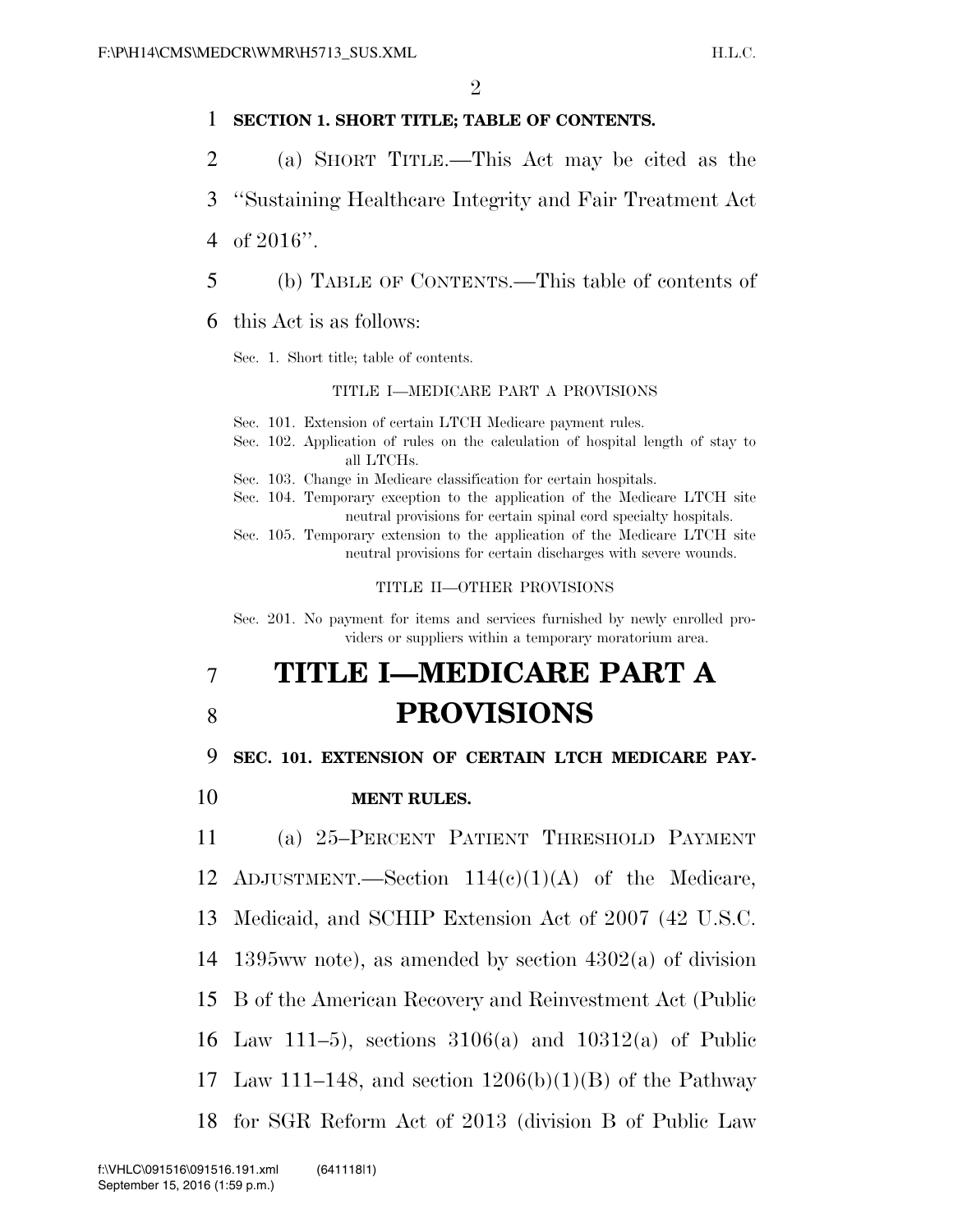113–67), is amended by striking ''for a 9-year period'' and inserting ''through June 30, 2016, and for discharges oc- curring on or after October 1, 2016, and before July 1, 2017''.

 (b) PAYMENT FOR HOSPITALS-WITHIN-HOSPITALS.— Section 114(c)(2) of the Medicare, Medicaid, and SCHIP Extension Act of 2007 (42 U.S.C. 1395ww note), as amended by section 4302(a) of division B of the American Recovery and Reinvestment Act (Public Law 111–5), sec- tions 3106(a) and 10312(a) of Public Law 111–148, and 11 section  $1206(b)(1)(A)$  of the Pathway for SGR Reform Act of 2013 (division B of Public Law 113–67), is amend-ed—

- (1) in subparagraph (A), by inserting ''or any similar provision,'' after ''Regulations,'';
- 16 (2) in subparagraph  $(B)$ —
- (A) in clause (i), by inserting ''or any simi-18 lar provision," after "Regulations,"; and
- 19 (B) in clause (ii), by inserting ", or any similar provision,'' after ''Regulations''; and
- 21 (3) in subparagraph (C), by striking "for a 9- year period'' and inserting ''through June 30, 2016, and for discharges occurring on or after October 1, 2016, and before July 1, 2017''.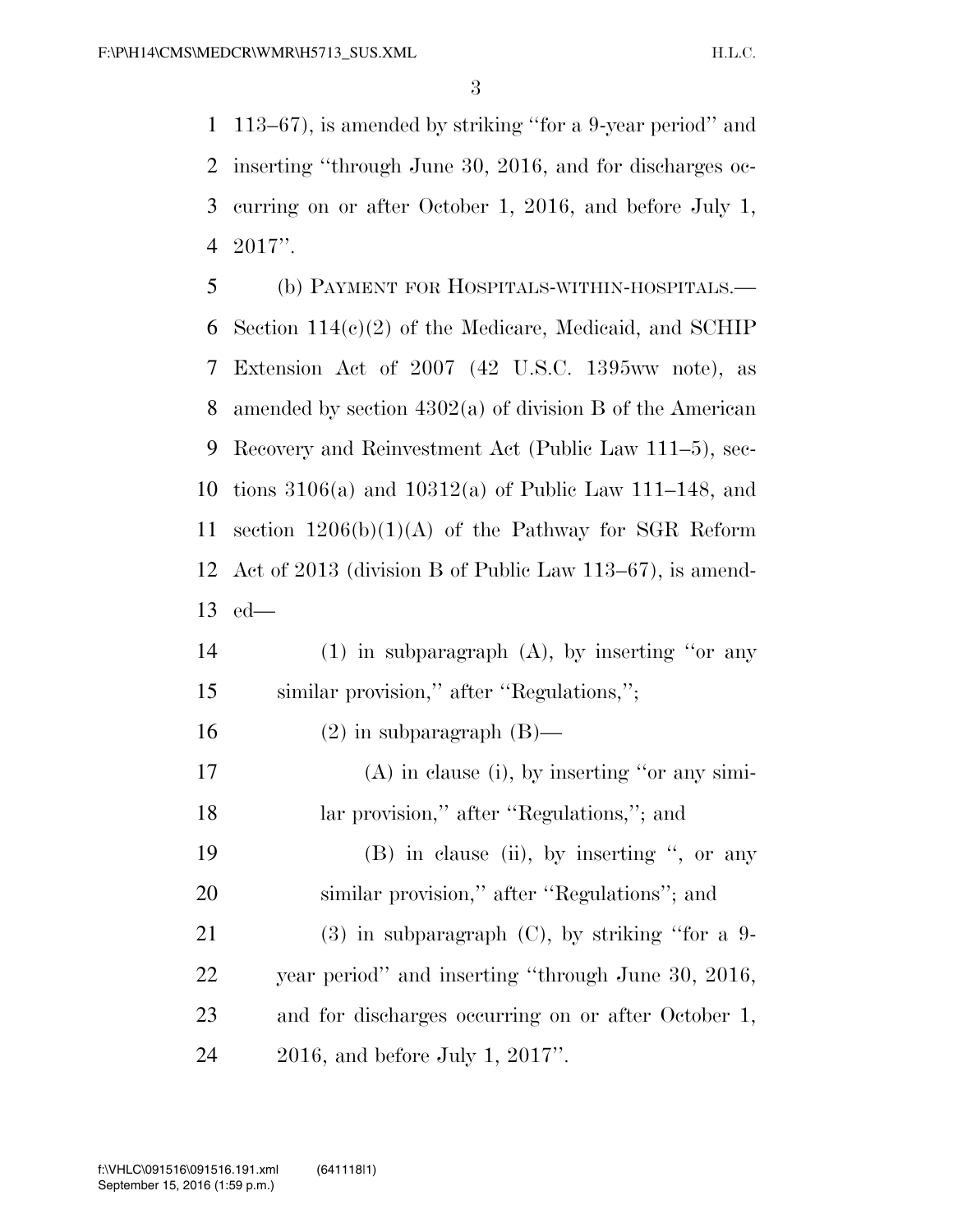| 1              | SEC. 102. APPLICATION OF RULES ON THE CALCULATION              |
|----------------|----------------------------------------------------------------|
| $\overline{2}$ | OF HOSPITAL LENGTH OF STAY TO ALL                              |
| 3              | LTCHS.                                                         |
| $\overline{4}$ | (a) IN GENERAL.—Section $1206(a)(3)$ of the Path-              |
| 5              | way for SGR Reform Act of 2013 (division B of Public           |
| 6              | Law 113–67; 42 U.S.C. 1395 www note) is amended—               |
| 7              | $(1)$ by striking subparagraph $(B)$ ;                         |
| 8              | (2) by striking "SITE NEUTRAL BASIS.—" and                     |
| 9              | all that follows through "For discharges occurring"            |
| 10             | and inserting "SITE NEUTRAL BASIS.-For dis-                    |
| 11             | charges occurring";                                            |
| 12             | $(3)$ by striking "subject to subparagraph $(B)$ ,";           |
| 13             | and                                                            |
| 14             | $(4)$ by redesignating clauses (i) and (ii) as sub-            |
| 15             | paragraphs $(A)$ and $(B)$ , respectively, and moving          |
| 16             | each of such subparagraphs (as so redesignated) 2              |
| 17             | ems to the left.                                               |
| 18             | (b) EFFECTIVE DATE.—The amendments made by                     |
| 19             | subsection (a) shall be effective as if included in the enact- |
| 20             | ment of section $1206(a)(3)$ of the Pathway for SGR Re-        |
| 21             | form Act of 2013 (division B of Public Law 113–67; $42$        |
| 22             | U.S.C. 1395ww note).                                           |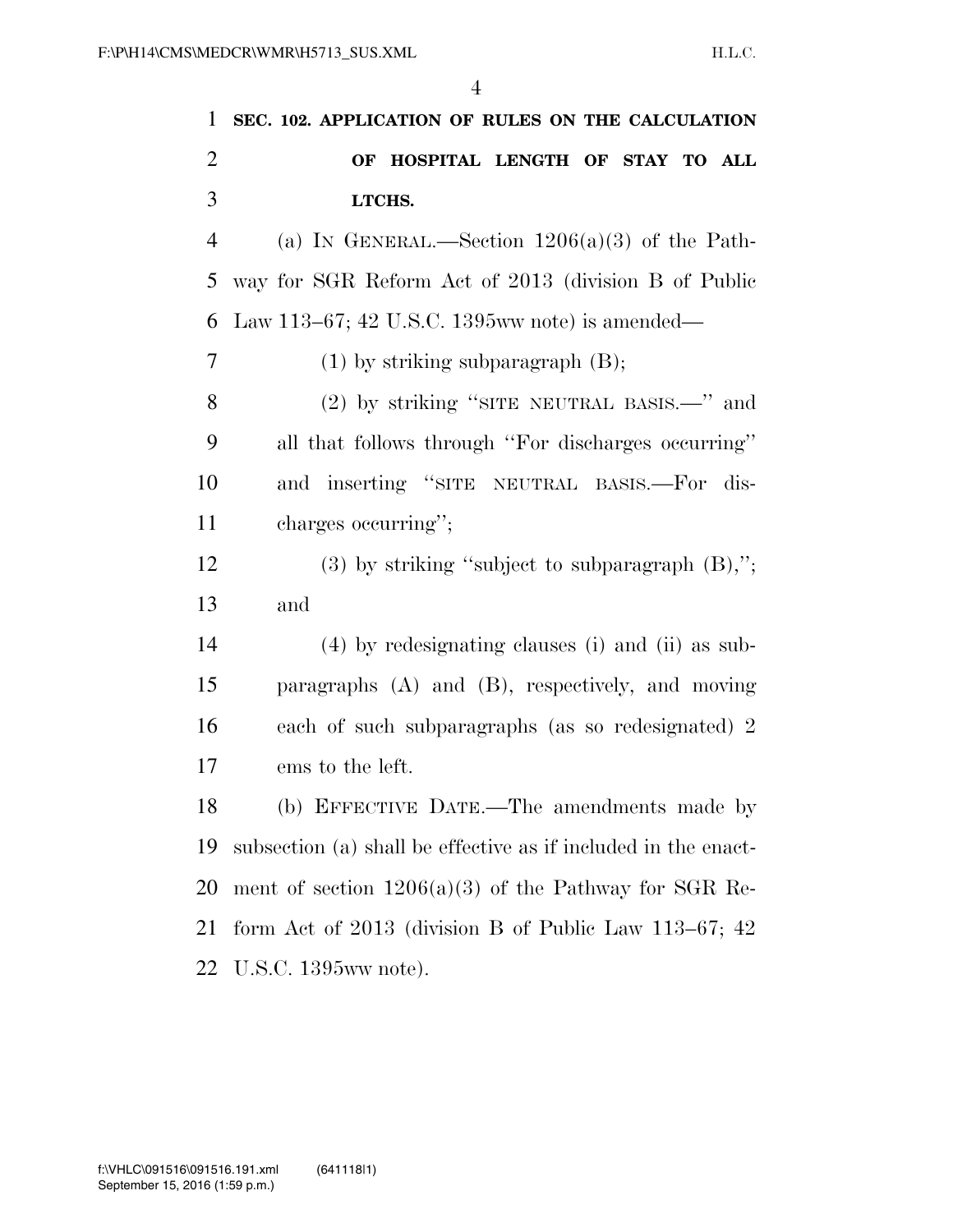| $\mathbf{1}$   | SEC. 103. CHANGE IN MEDICARE CLASSIFICATION FOR            |
|----------------|------------------------------------------------------------|
| $\overline{2}$ | <b>CERTAIN HOSPITALS.</b>                                  |
| 3              | (a) IN GENERAL.—Subsection $(d)(1)(B)$ of section          |
| $\overline{4}$ | 1886 of the Social Security Act (42 U.S.C. 1395ww) is      |
| 5              | amended—                                                   |
| 6              | $(1)$ in clause $(iv)$ —                                   |
| 7              | (A) in subclause (I), by striking "or" at                  |
| 8              | the end;                                                   |
| 9              | $(B)$ in subclause $(II)$ —                                |
| 10             | (i) by striking ", or" at the end and                      |
| 11             | inserting a semicolon; and                                 |
| 12             | (ii) by redesignating such subclause as                    |
| 13             | clause (vi) and by moving it to immediately                |
| 14             | follow clause $(v)$ ; and                                  |
| 15             | (iii) in clause (v), by striking the                       |
| 16             | semicolon at the end and inserting ", or";                 |
| 17             | and                                                        |
| 18             | (C) by striking " $(iv)(I)$ a hospital" and in-            |
| 19             | serting " $(iv)$ a hospital".                              |
| 20             | (b) CONFORMING PAYMENT REFERENCES.—The sec-                |
| 21             | ond sentence of subsection $(d)(1)(B)$ of such section is  |
| 22             | amended—                                                   |
| 23             | (1) by inserting "(as in effect as of such date)"          |
| 24             | after "clause (iv)"; and                                   |
| 25             | $(2)$ by inserting "(or, in the case of a hospital         |
| 26             | described in clause $(iv)(II)$ , as so in effect, shall be |
|                | 091516.191.xml<br>(64111811)                               |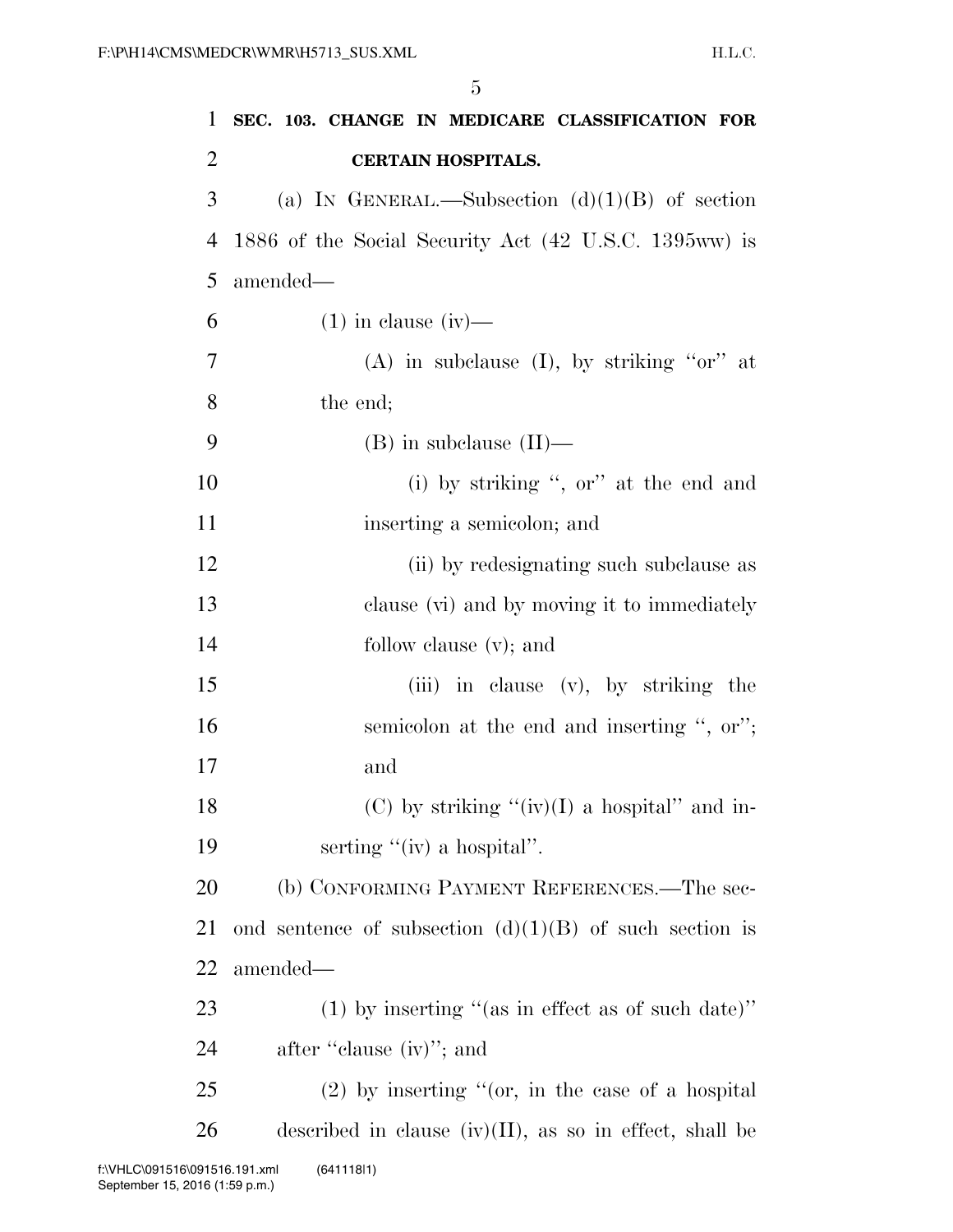| $\mathbf{1}$   | classified under clause (vi) on and after the effective |
|----------------|---------------------------------------------------------|
| $\overline{2}$ | date of such clause (vi) and for cost reporting peri-   |
| 3              | ods beginning on or after January 1, 2015, shall not    |
| $\overline{4}$ | be subject to subsection (m) as of the date of such     |
| 5              | classification)" after "so classified".                 |
| 6              | $(e)$ APPLICATION.—                                     |
| 7              | (1) IN GENERAL.—For cost reporting periods              |
| 8              | beginning on or after January 1, 2015, in the case      |
| 9              | of an applicable hospital (as defined in paragraph      |
| 10             | $(3)$ , the following shall apply:                      |
| 11             | (A) Payment for inpatient operating costs               |
| 12             | shall be made on a reasonable cost basis in the         |
| 13             | manner provided in section $412.526(c)(3)$ of           |
| 14             | title 42, Code of Federal Regulations (as in ef-        |
| 15             | fect on January 1, 2015) and in any subse-              |
| 16             | quent modifications.                                    |
| 17             | (B) Payment for capital costs shall be                  |
| 18             | made in the manner provided by section                  |
| 19             | $412.526(c)(4)$ of title 42, Code of Federal Reg-       |
| 20             | ulations (as in effect on such date).                   |
| 21             | (C) Claims for payment for Medicare bene-               |
| 22             | ficiaries who are discharged on or after January        |
| 23             | 1, 2017, shall be processed as claims which are         |
| 24             | paid on a reasonable cost basis as described in         |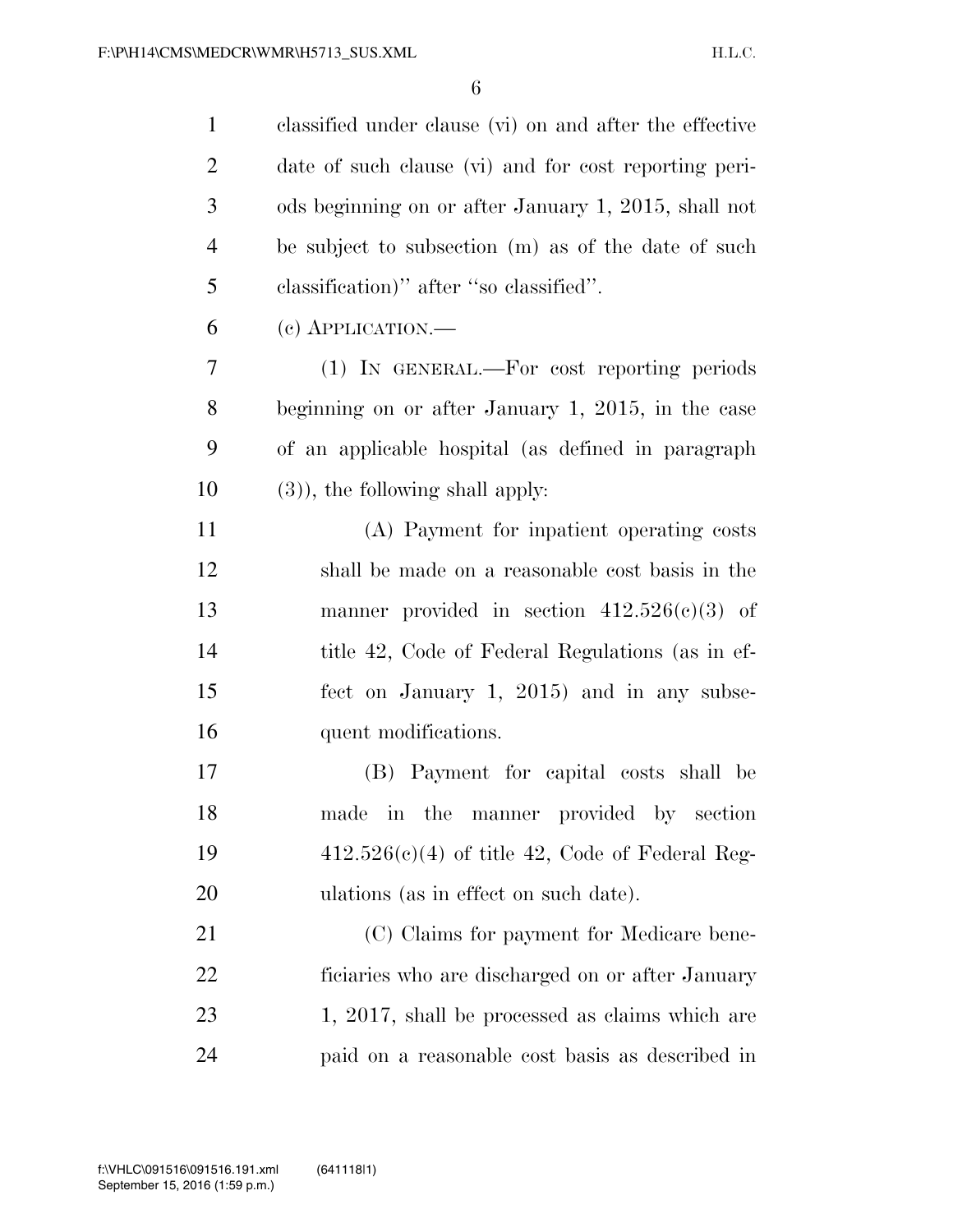1 section 412.526(c) of title 42, Code of Federal 2 Regulations (as in effect on such date).

 (2) APPLICABLE HOSPITAL DEFINED.—In this subsection, the term ''applicable hospital'' means a 5 hospital that is classified under clause  $(iv)(II)$  of sec-6 tion  $1886(d)(1)(B)$  of the Social Security Act (42) U.S.C. 1395ww(d)(1)(B)) on the day before the date of the enactment of this Act and which is classified under clause (vi) of such section, as redesignated and moved by subsection (a), on or after such date of enactment.

12 (d) CONFORMING TECHNICAL AMENDMENTS.—

13 (1) Section  $1899B(a)(2)(A)(iv)$  of the Social 14 Security Act  $(42 \text{ U.S.C. } 1395\text{III}(a)(2)(A)(iv))$  is 15 amended by striking " $1886(d)(1)(B)(iv)(II)$ " and in-16 serting  $(1886(d)(1)(B)(vi))$ .

17 (2) Section 1886(m)(5)(F) of such Act (42 18 U.S.C.  $1395ww(m)(5)(F)$  is amended in each of 19 clauses (i) and (ii) by striking  $"(\mathrm{d})(1)(\mathrm{B})(\mathrm{iv})(\mathrm{II})"$ 20 and inserting  $\lq (d)(1)(B)(vi)$ .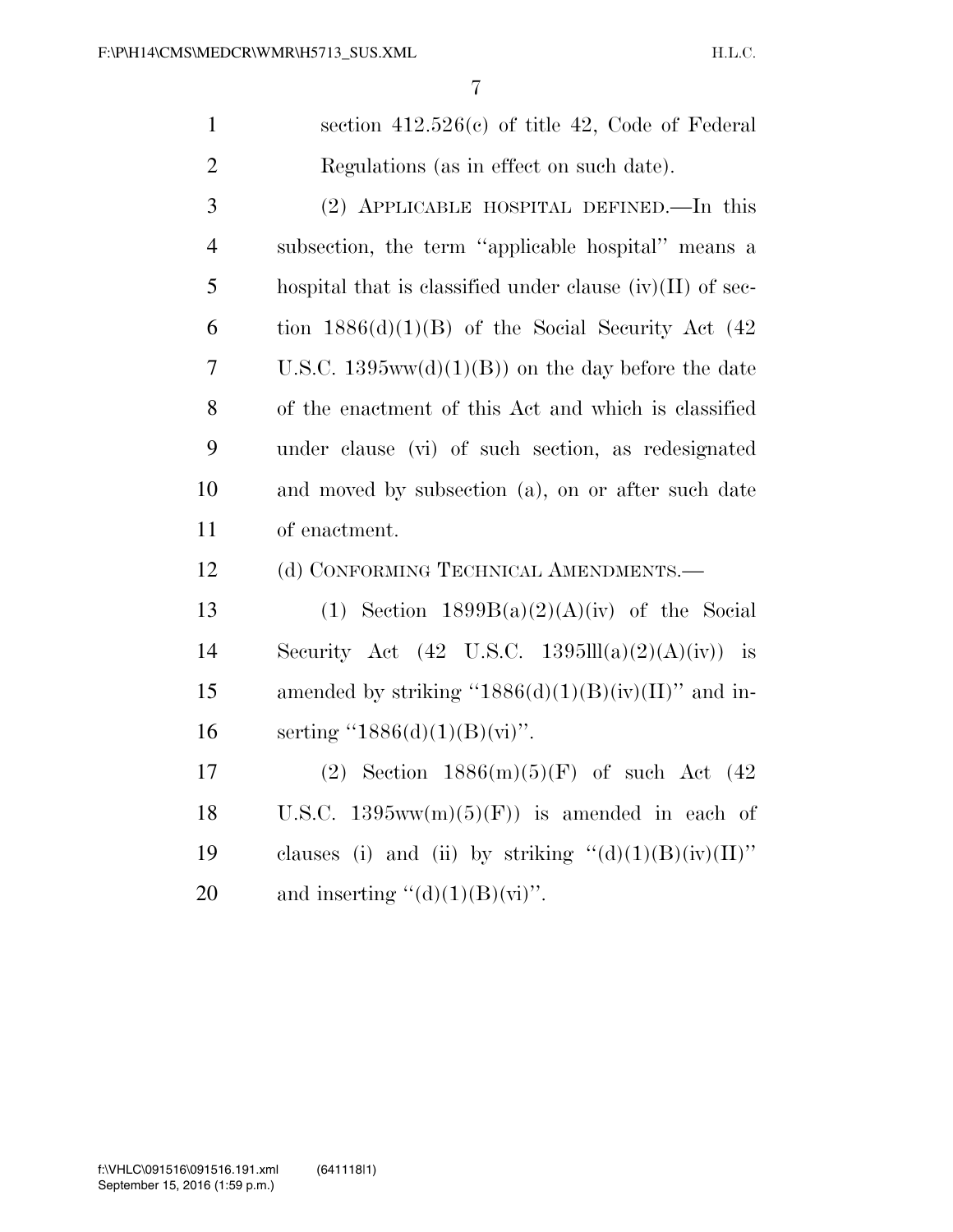| 1              | SEC. 104. TEMPORARY EXCEPTION TO THE APPLICATION                     |
|----------------|----------------------------------------------------------------------|
| $\overline{2}$ | OF THE MEDICARE LTCH SITE NEUTRAL PRO-                               |
| 3              | VISIONS FOR CERTAIN SPINAL CORD SPE-                                 |
| $\overline{4}$ | <b>CIALTY HOSPITALS.</b>                                             |
| 5              | (a) EXCEPTION.—Section $1886(m)(6)$ of the Social                    |
| 6              | Security Act $(42 \text{ U.S.C. } 1395 \text{ww(m)}(6))$ is amended— |
| 7              | (1) in subparagraph $(A)(i)$ , by striking "and                      |
| 8              | $(E)$ " and inserting ", $(E)$ , and $(F)$ "; and                    |
| 9              | $(2)$ by adding at the end the following new sub-                    |
| 10             | paragraph:                                                           |
| 11             | "(F) TEMPORARY EXCEPTION FOR CER-                                    |
| 12             | TAIN SPINAL CORD SPECIALTY HOSPITALS.-                               |
| 13             | For discharges in cost reporting periods begin-                      |
| 14             | ning during fiscal years 2018 and 2019, sub-                         |
| 15             | paragraph $(A)(i)$ shall not apply (and payment                      |
| 16             | shall be made to a long-term care hospital with-                     |
| 17             | out regard to this paragraph) if such discharge                      |
| 18             | is from a long-term care hospital that meets                         |
| 19             | each of the following requirements:                                  |
| 20             | $``(i)$ NOT-FOR-PROFIT.—The<br>long-                                 |
| 21             | term care hospital was a not-for-profit                              |
| 22             | long-term care hospital on June 1, 2014,                             |
| 23             | as determined by cost report data.                                   |
| 24             | ``(ii)<br>PRIMARILY PROVIDING TREAT-                                 |
| 25             | MENT FOR CATASTROPHIC SPINAL CORD                                    |
| 26             | OR ACQUIRED BRAIN INJURIES OR OTHER                                  |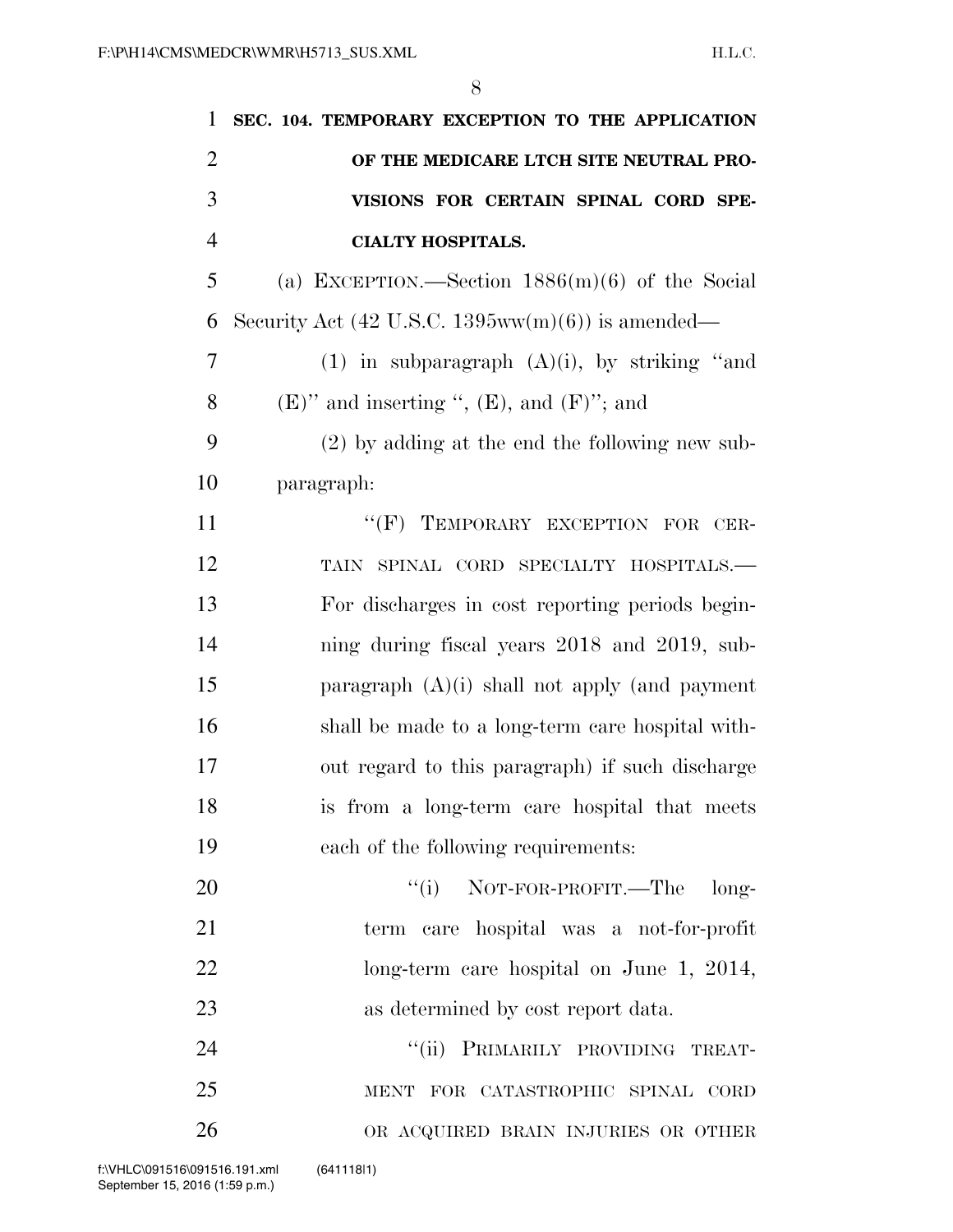| $\mathbf{1}$   | NEUROMUSCULAR<br>CONDI-<br>PARALYZING     |
|----------------|-------------------------------------------|
| $\overline{2}$ | TIONS.—Of the discharges in calendar year |
| 3              | 2013 from the long-term care hospital for |
| $\overline{4}$ | which payment was made under this sec-    |
| 5              | tion, at least 50 percent were classified |
| 6              | under MS-LTCH-DRGs 28, 29, 52, 57,        |
| 7              | 551, 573, and 963.                        |
| 8              | "(iii) SIGNIFICANT OUT-OF-STATE AD-       |
| 9              | MISSIONS.-                                |
| 10             | "(I) IN GENERAL.—The long-                |
| 11             | term care hospital discharged inpa-       |
| 12             | tients (including both individuals enti-  |
| 13             | tled to, or enrolled for, benefits under  |
| 14             | this title and individuals not so enti-   |
| 15             | tled or enrolled) during fiscal year      |
| 16             | 2014 who had been admitted from at        |
| 17             | least 20 of the 50 States, determined     |
| 18             | by the States of residency of such in-    |
| 19             | patients and based on such data sub-      |
| 20             | mitted by the hospital to the Sec-        |
| 21             | retary as the Secretary may require.      |
| 22             | ``(II)<br>IMPLEMENTATION.-Not-            |
| 23             | withstanding any other provision of       |
| 24             | law, the Secretary may implement          |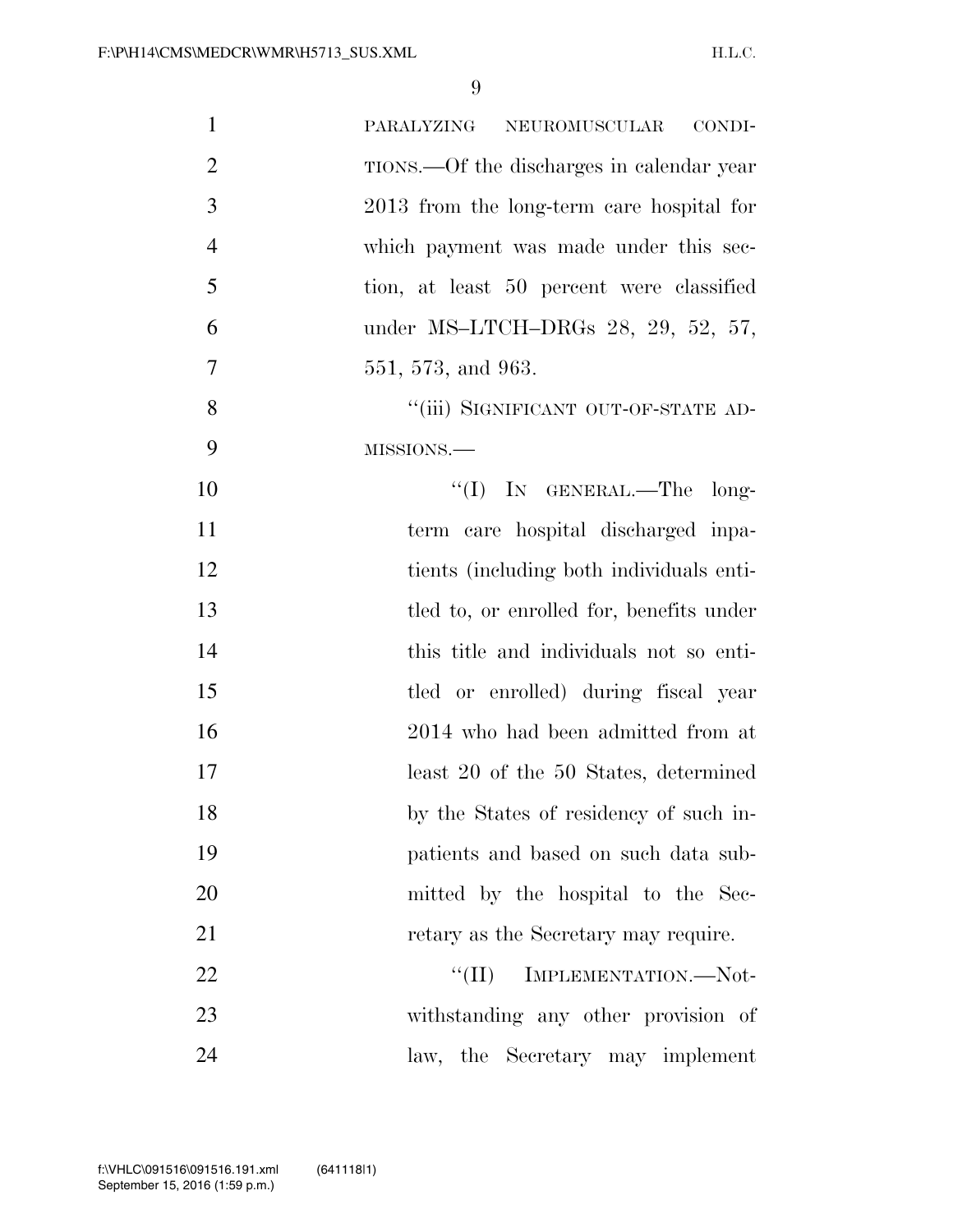| $\mathbf{1}$   | subclause (I) by program instruction                   |
|----------------|--------------------------------------------------------|
| $\overline{2}$ | or otherwise.                                          |
| 3              | "(III) NON-APPLICATION OF PA-                          |
| $\overline{4}$ | PERWORK REDUCTION ACT.—Chapter                         |
| 5              | 35 of title 44, United States Code,                    |
| 6              | shall not apply to data collected under                |
| 7              | this clause.".                                         |
| 8              | (b) STUDY AND REPORT ON THE STATUS AND VIA-            |
| 9              | BILITY OF CERTAIN SPINAL CORD SPECIALTY LONG-          |
| 10             | TERM CARE HOSPITALS.—                                  |
| 11             | (1) STUDY.—The Comptroller General of the              |
| 12             | United States shall conduct a study on long-term       |
| 13             | care hospitals described in section $1886(m)(6)(F)$ of |
| 14             | the Social Security Act, as added by subsection (a).   |
| 15             | Such report shall include an analysis of the fol-      |
| 16             | lowing:                                                |
| 17             | (A) The impact on such hospitals of the                |
| 18             | classification and facility licensure by State         |
| 19             | agencies of such hospitals.                            |
| 20             | (B) The Medicare payment rates for such                |
| 21             | hospitals.                                             |
| 22             | (C) Data on the number and health care                 |
| 23             | needs of Medicare beneficiaries who have been          |
| 24             | diagnosed with catastrophic spinal cord or ac-         |
| 25             | quired brain injuries or other paralyzing neuro-       |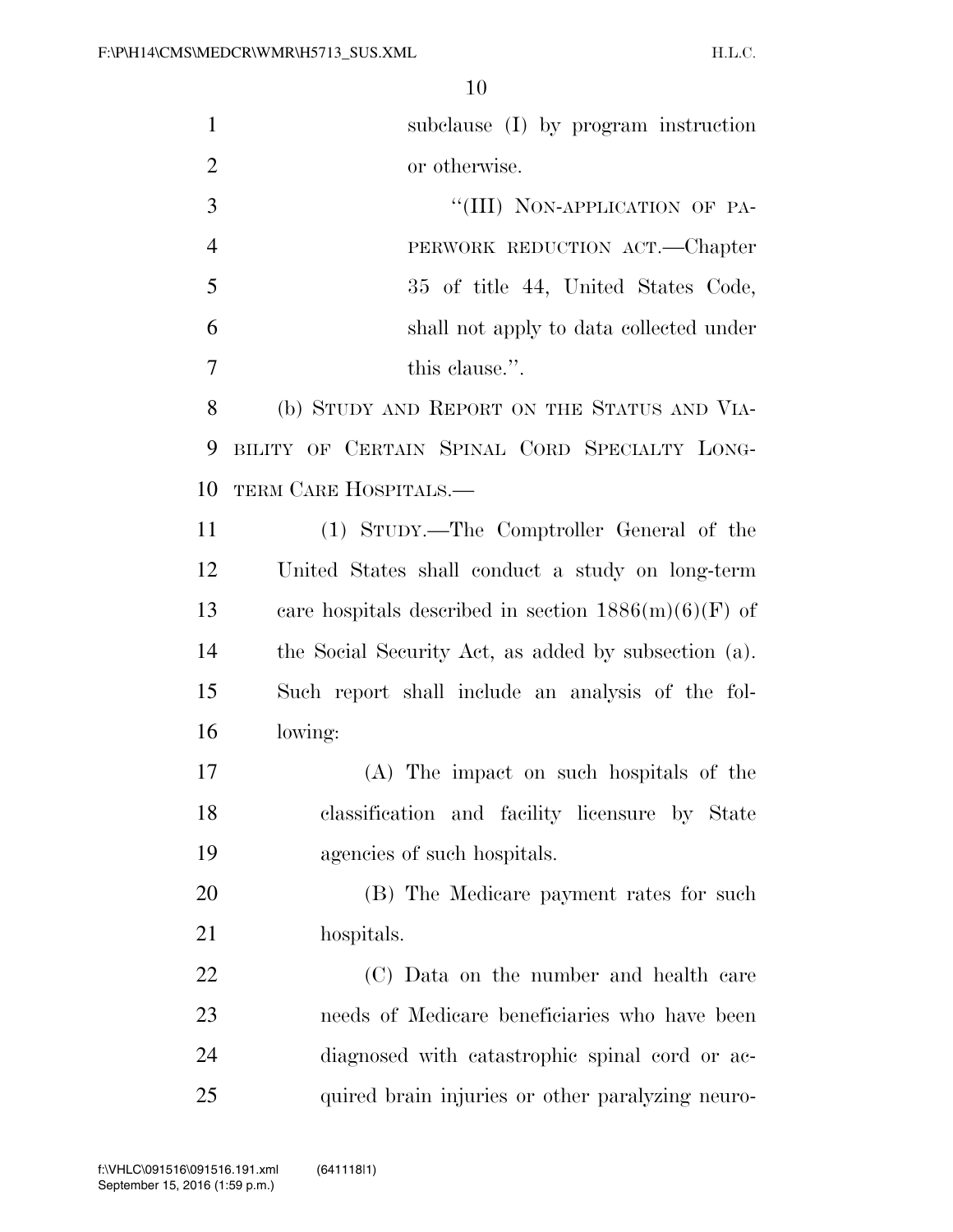| $\mathbf{1}$   | muscular conditions (as described within the          |
|----------------|-------------------------------------------------------|
| $\overline{2}$ | discharge classifications specified in clause (ii)    |
| 3              | of such section) who are receiving services from      |
| $\overline{4}$ | such hospitals.                                       |
| 5              | $(2)$ REPORT.—Not later than October 1, 2018,         |
| 6              | the Comptroller General shall submit to Congress a    |
| 7              | report on the study conducted under paragraph $(1)$ , |
| 8              | including recommendations for such legislation and    |
| 9              | administrative action as the Comptroller General de-  |
| 10             | termines appropriate.                                 |
| 11             | SEC. 105. TEMPORARY EXTENSION TO THE APPLICATION      |
| 12             | OF THE MEDICARE LTCH SITE NEUTRAL PRO-                |
|                |                                                       |
| 13             | VISIONS FOR CERTAIN DISCHARGES WITH SE-               |
| 14             | <b>VERE WOUNDS.</b>                                   |
| 15             | (a) IN GENERAL.—Section $1886(m)(6)$ of the Social    |
| 16             | Security Act (42 U.S.C. 1395ww(m)(6)), as amended by  |
| 17             | section 104, is further amended—                      |
| 18             | (1) in subparagraph $(A)(i)$ by striking "and         |
| 19             | $(F)$ " and inserting "(F), and $(G)$ ";              |
| 20             | (2) in subparagraph $(E)(i)(I)(aa)$ , by striking     |
| 21             | "the amendment made" and all that follows before      |
| 22             | the semicolon and inserting "the last sentence of     |
| 23             | subsection $(d)(1)(B)$ "; and                         |
| 24             | (3) by adding at the end the following new sub-       |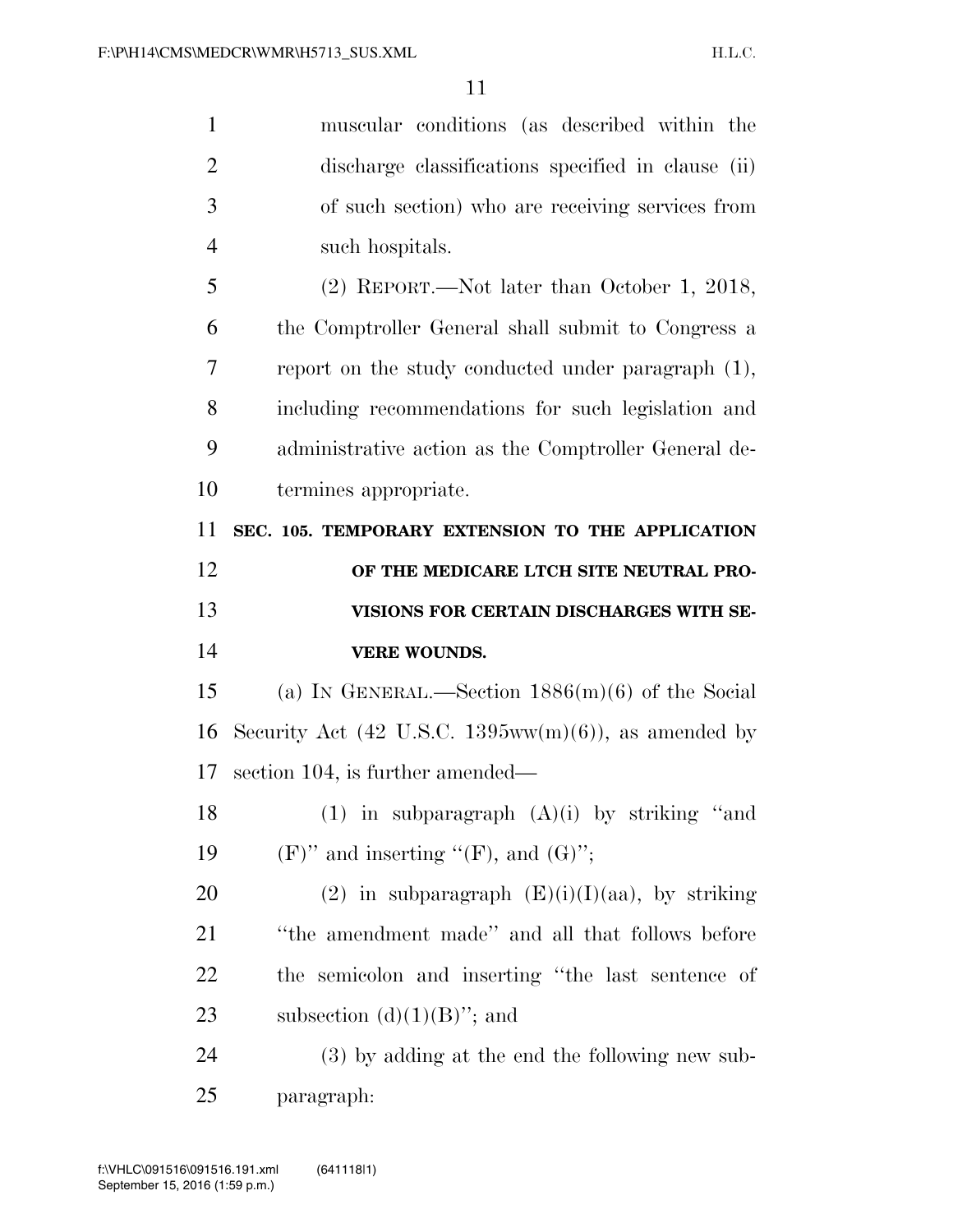| $\mathbf{1}$   | "(G) ADDITIONAL TEMPORARY EXCEPTION           |
|----------------|-----------------------------------------------|
| $\overline{2}$ | CERTAIN SEVERE WOUND DISCHARGES<br><b>FOR</b> |
| 3              | FROM CERTAIN LONG-TERM CARE HOSPITALS.-       |
| $\overline{4}$ | "(i) IN GENERAL.—For a discharge              |
| 5              | occurring in a cost reporting period begin-   |
| 6              | ning during fiscal year 2018, subpara-        |
| 7              | $graph (A)(i) shall not apply (and payment)$  |
| 8              | shall be made to a long-term care hospital    |
| 9              | without regard to this paragraph) if such     |
| 10             | discharge—                                    |
| 11             | $\lq\lq$ is from a long-term care             |
| 12             | hospital identified by the last sentence      |
| 13             | of subsection $(d)(1)(B);$                    |
| 14             | $\lq\lq$ (II) is classified under MS-         |
| 15             | LTCH-DRG 602, 603, 539, or 540;               |
| 16             | and                                           |
| 17             | $\lq\lq$ (III) is with respect to an indi-    |
| 18             | vidual treated by a long-term care            |
| 19             | hospital for a severe wound.                  |
| 20             | "(ii) SEVERE WOUND DEFINED.—In                |
| 21             | this subparagraph, the term 'severe wound'    |
| 22             | means a wound which is a stage 3 wound,       |
| 23             | stage 4 wound, unstageable wound, non-        |
| 24             | healing surgical wound, or fistula as identi- |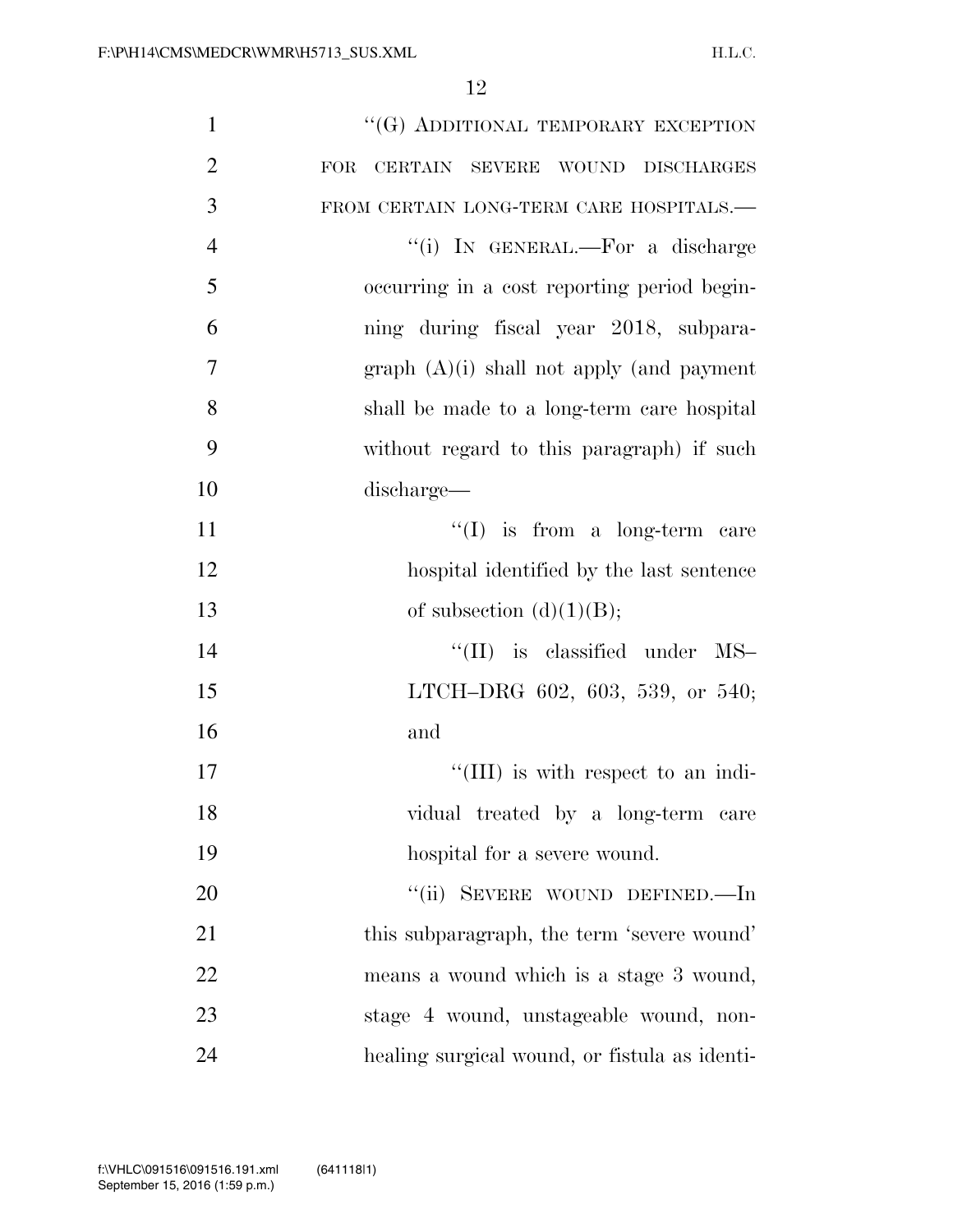| $\mathbf{1}$   | fied in the claim from the long-term care              |
|----------------|--------------------------------------------------------|
| $\mathfrak{2}$ | hospital.                                              |
| 3              | "(iii) WOUND DEFINED.—In this sub-                     |
| 4              | paragraph, the term 'wound' means an in-               |
| 5              | jury involving division of tissue or rupture           |
| 6              | of the integument or mucous membrane                   |
| 7              | with exposure to the external environ-                 |
| 8              | ment.".                                                |
| 9              | (c) STUDY AND REPORT TO CONGRESS.—                     |
| 10             | (1) STUDY.—The Comptroller General of the              |
| 11             | United States shall, in consultation with relevant     |
| 12             | stakeholders, conduct a study on the treatment         |
| 13             | needs of individuals entitled to benefits under part   |
| 14             | A of title XVIII of the Social Security Act or en-     |
| 15             | rolled under part B of such title who require special- |
| 16             | ized wound care, and the cost, for such individuals    |
| 17             | and the Medicare program under such title, of treat-   |
| 18             | ing severe wounds in rural and urban areas. Such       |
| 19             | study shall include an assessment of—                  |
| 20             | (A) access of such individuals to appro-               |
| 21             | priate levels of care for such cases;                  |
| 22             | (B) the potential impact that section                  |
| 23             | $1886(m)(6)(A)(i)$ of such Act $(42 \text{ U.S.C.})$   |
| 24             | $1395ww(m)(6)(A(i))$ will have on the access,          |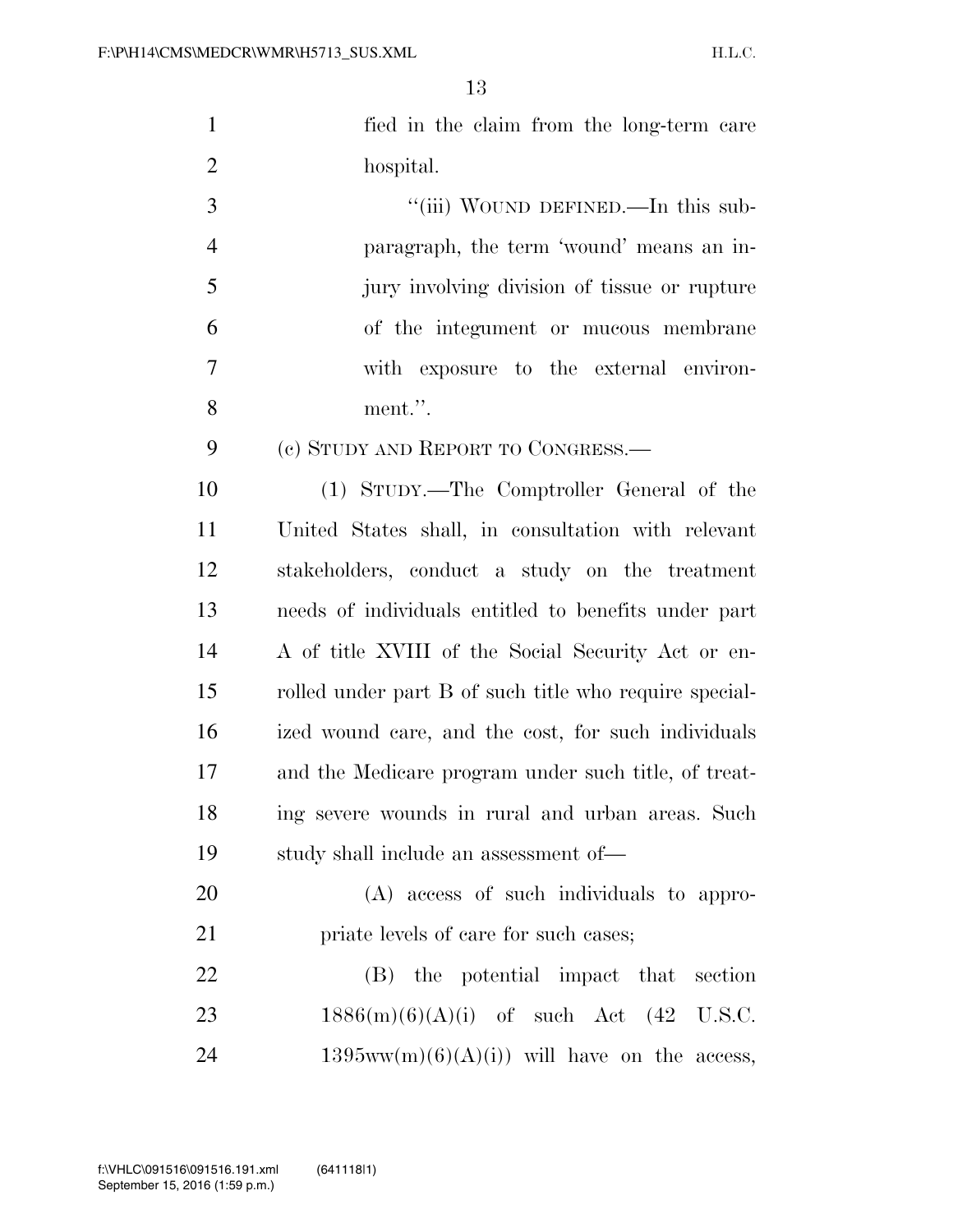| $\mathbf{1}$   | quality, and cost of care for such individuals;                   |
|----------------|-------------------------------------------------------------------|
| $\overline{2}$ | and                                                               |
| 3              | (C) how to appropriately pay for such care                        |
| 4              | under the Medicare program under such title.                      |
| 5              | $(2)$ REPORT.—Not later than October 1, 2020,                     |
| 6              | the Comptroller General shall submit to Congress a                |
| 7              | report on the study conducted under paragraph $(1)$ ,             |
| 8              | including recommendations for such legislation and                |
| 9              | administrative action as the Comptroller General de-              |
| 10             | termines appropriate.                                             |
| 11             | <b>TITLE II-OTHER PROVISIONS</b>                                  |
| 12             | SEC. 201. NO PAYMENT FOR ITEMS AND SERVICES FUR-                  |
|                |                                                                   |
| 13             | NISHED BY NEWLY ENROLLED PROVIDERS                                |
| 14             | OR SUPPLIERS WITHIN A TEMPORARY MORA-                             |
| 15             | <b>TORIUM AREA.</b>                                               |
| 16             | (a) MEDICARE.—Section $1866(j)(7)$ of the Social Se-              |
| 17             | curity Act $(42 \text{ U.S.C. } 1395\text{cc}(j)(7))$ is amended— |
| 18             | $(1)$ in the paragraph heading, by inserting ";                   |
| 19             | NONPAYMENT" before the period; and                                |
| 20             | $(2)$ by adding at the end the following new sub-                 |
| 21             | paragraph:                                                        |
| 22             | " $(C)$ NONPAYMENT.—                                              |
| 23             | "(i) IN GENERAL.—No payment may                                   |
| 24             | be made under this title or under a pro-                          |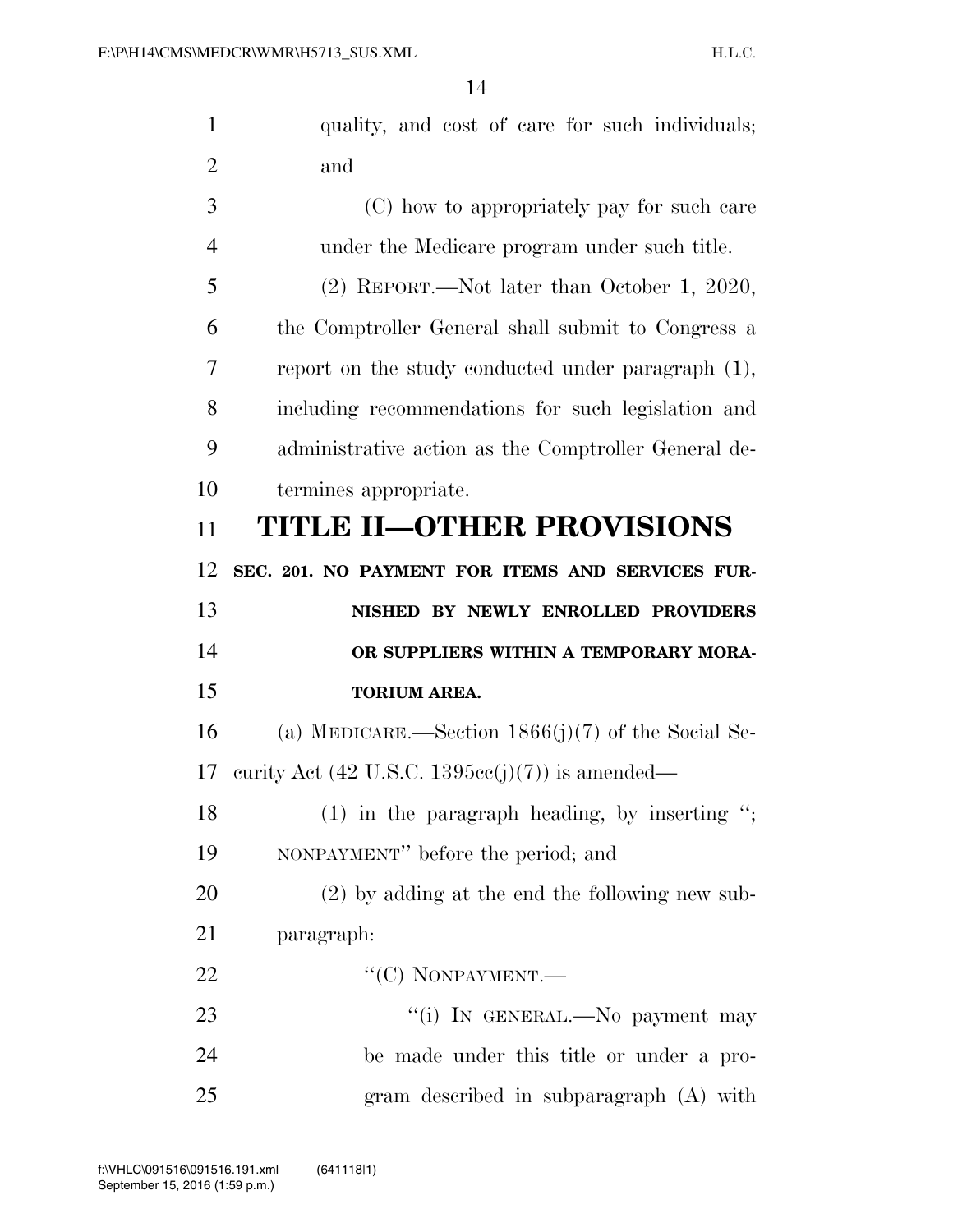| $\mathbf{1}$   | respect to an item or service described in   |
|----------------|----------------------------------------------|
| $\overline{2}$ | clause (ii) furnished on or after October 1, |
| 3              | 2017.                                        |
| $\overline{4}$ | "(ii) ITEM OR SERVICE DESCRIBED.-            |
| 5              | An item or service described in this clause  |
| 6              | is an item or service furnished—             |
| 7              | "(I) within a geographic area                |
| 8              | with respect to which a temporary            |
| 9              | moratorium imposed under subpara-            |
| 10             | $graph(A)$ is in effect; and                 |
| 11             | "(II) by a provider of services or           |
| 12             | supplier that meets the requirements         |
| 13             | of clause (iii).                             |
| 14             | "(iii) REQUIREMENTS.—For purposes            |
| 15             | of clause (ii), the requirements of this     |
| 16             | clause are that a provider of services or    |
| 17             | supplier—                                    |
| 18             | $\lq\lq$ (I) enrolls under this title on or  |
| 19             | after the effective date of such tem-        |
| 20             | porary moratorium; and                       |
| 21             | $\lq\lq$ (II) is within a category of pro-   |
| 22             | viders of services and suppliers (as de-     |
| 23             | scribed in subparagraph $(A)$ subject        |
| 24             | to such temporary moratorium.                |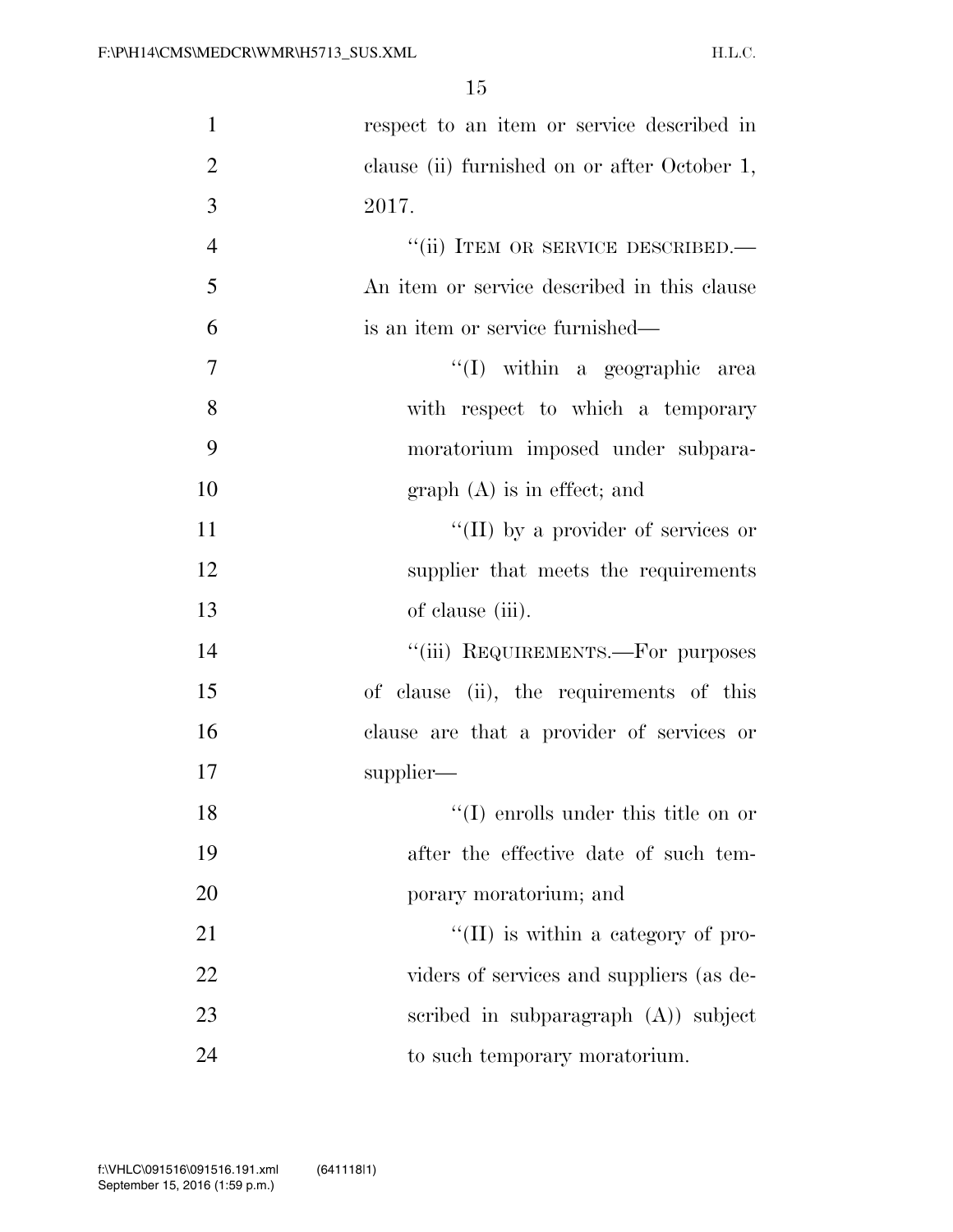| $\mathbf{1}$   | "(iv) PROHIBITION ON CHARGES FOR                           |
|----------------|------------------------------------------------------------|
| $\overline{2}$ | SPECIFIED ITEMS OR SERVICES.—In no                         |
| 3              | case shall a provider of services or supplier              |
| $\overline{4}$ | described in clause $(ii)(II)$ charge an indi-             |
| 5              | vidual or other person for an item or serv-                |
| 6              | ice described in clause (ii) furnished on or               |
| 7              | after October 1, 2017, to an individual en-                |
| 8              | titled to benefits under part A or enrolled                |
| 9              | under part B or an individual under a pro-                 |
| 10             | gram specified in subparagraph $(A)$ .".                   |
| 11             | (b) CONFORMING AMENDMENTS.-                                |
| 12             | $(1)$ MEDICAID.—                                           |
| 13             | (A) IN GENERAL.—Section $1903(i)(2)$ of                    |
| 14             | the Social Security Act $(42 \text{ U.S.C. } 1396b(i)(2))$ |
| 15             | is amended—                                                |
| 16             | (i) in subparagraph $(A)$ , by striking                    |
| 17             | the comma at the end and inserting a                       |
| 18             | semicolon;                                                 |
| 19             | (ii) in subparagraph $(B)$ , by striking                   |
| 20             | "or" at the end; and                                       |
| 21             | (iii)                                                      |
| 22             | $\lq\lq$ (D) with respect to any amount expended           |
| 23             | for such an item or service furnished during               |
| 24             | calendar quarters beginning on or after October            |
| 25             | 2017,<br>subject<br>section<br>1,<br>to                    |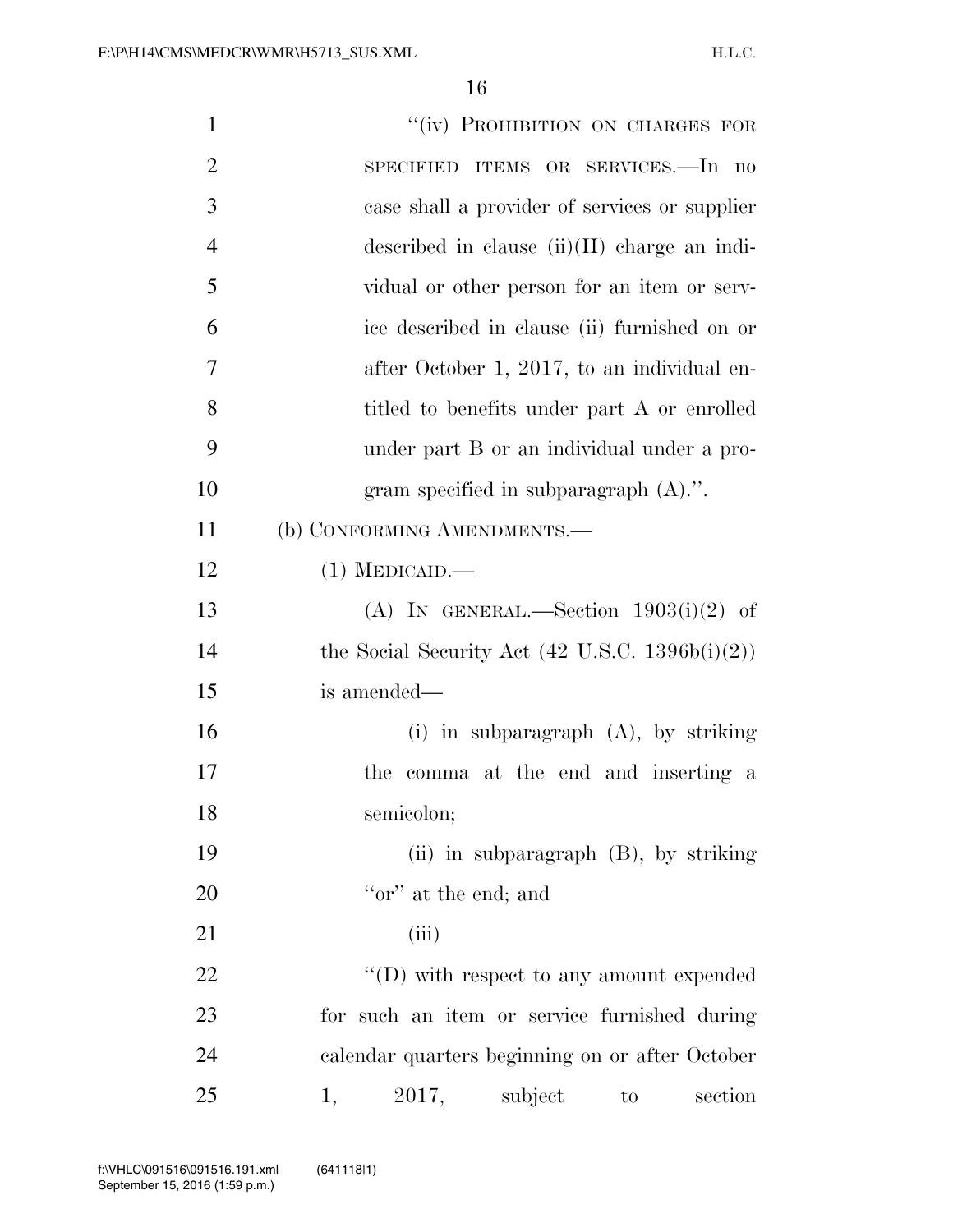| $\mathbf{1}$   | $1902(kk)(4)(A)(ii)(II)$ , within a geographic area |
|----------------|-----------------------------------------------------|
| $\overline{2}$ | that is subject to a moratorium imposed under       |
| 3              | section $1866(j)(7)$ by a provider or supplier      |
| $\overline{4}$ | that meets the requirements specified in sub-       |
| 5              | paragraph $(C)(iii)$ of such section, during the    |
| 6              | period of such moratorium; or".                     |
| $\overline{7}$ | (B) EXCEPTION WITH RESPECT TO AC-                   |
| 8              | CESS.—Section $1902(kk)(4)(A)(ii)$ of the Social    |
| 9              | Security Act (42 U.S.C. 1396a(kk)(4)(A)(ii)) is     |
| 10             | amended to read as follows:                         |
| 11             | "(ii) EXCEPTIONS.—                                  |
| 12             | "(I) COMPLIANCE WITH MORATO-                        |
| 13             | RIUM.—A State shall not be required                 |
| 14             | to comply with a temporary morato-                  |
| 15             | rium described in clause (i) if the                 |
| 16             | State determines that the imposition                |
| 17             | of such temporary moratorium would                  |
| 18             | adversely impact beneficiaries' access              |
| 19             | to medical assistance.                              |
| 20             | $``(II)$ FFP $AVAILABLE$ . Not-                     |
| 21             | withstanding section $1903(i)(2)(D)$ ,              |
| 22             | payment may be made to a State                      |
| 23             | under this title with respect to                    |
| 24             | amounts expended for items and serv-                |
| 25             | ices described in such section if the               |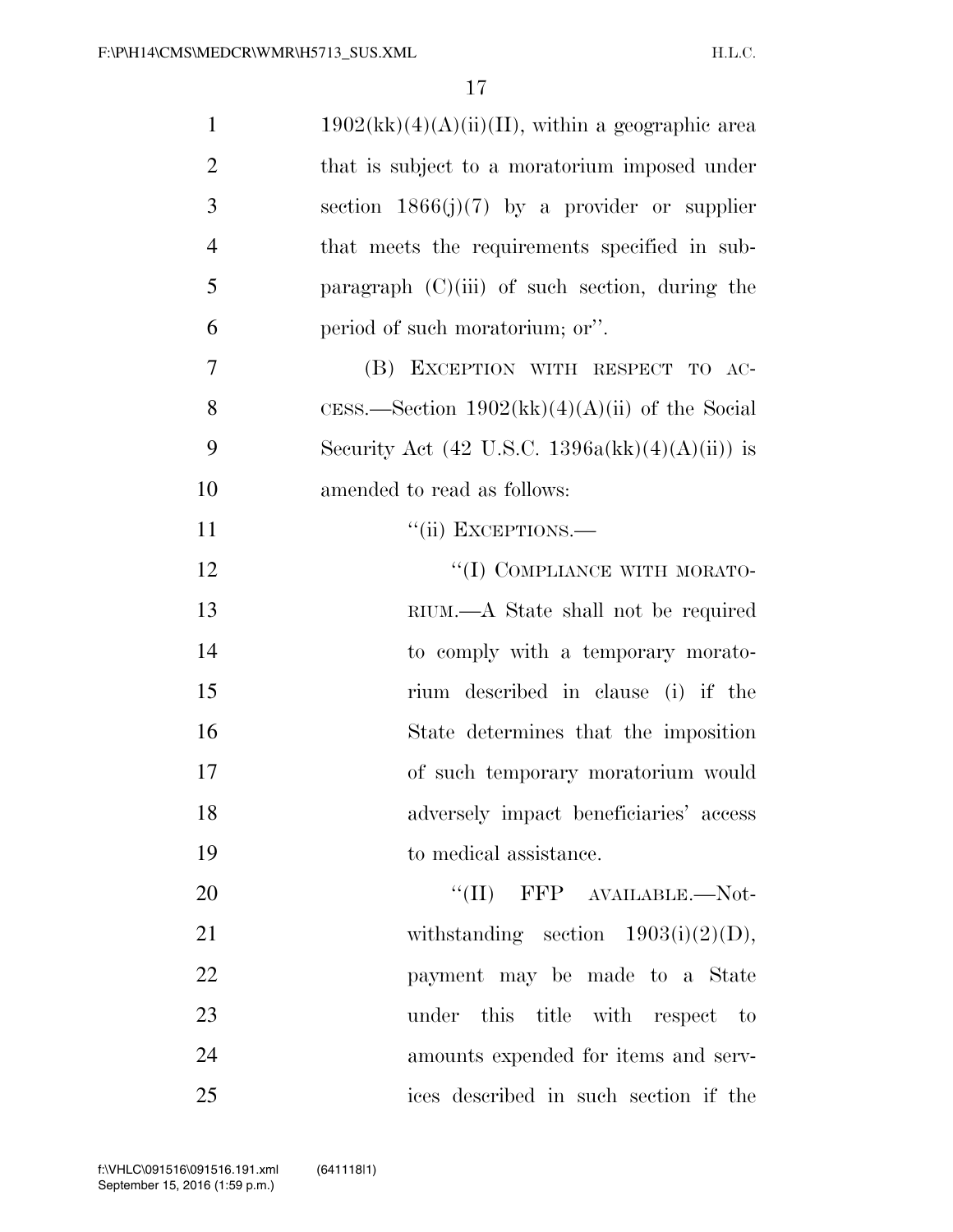| $\mathbf{1}$<br>Secretary, in consultation with the            |
|----------------------------------------------------------------|
| $\overline{2}$<br>State agency administering the State         |
| 3<br>plan under this title (or a waiver of                     |
| $\overline{4}$<br>the plan), determines that denying           |
| 5<br>payment to the State pursuant to                          |
| 6<br>such section would adversely impact                       |
| $\overline{7}$<br>beneficiaries' access to medical assist-     |
| 8<br>ance. ".                                                  |
| 9<br>(C) STATE PLAN REQUIREMENT WITH RE-                       |
| 10<br>SPECT TO LIMITATION ON CHARGES TO BENE-                  |
| 11<br>FICIARIES.—Section $1902(kk)(4)(A)$ of the So-           |
| 12<br>cial Security Act $(42 \text{ U.S.C. } 1396a(kk)(4)(A))$ |
| 13<br>is amended by adding at the end the following            |
| 14<br>new clause:                                              |
| "(iii) LIMITATION ON CHARGES TO<br>15                          |
| 16<br>BENEFICIARIES.—With respect to any                       |
| 17<br>amount expended for items or services fur-               |
| 18<br>nished during calendar quarters beginning                |
| 19<br>on or after October 1, 2017, the State pro-              |
| 20<br>hibits, during the period of a temporary                 |
| 21<br>moratorium described in clause (i), a pro-               |
| 22<br>vider meeting the requirements specified in              |
| 23<br>subparagraph $(C)(iii)$ of section $1866(j)(7)$          |
| 24<br>from charging an individual or other per-                |
| 25<br>son eligible to receive medical assistance               |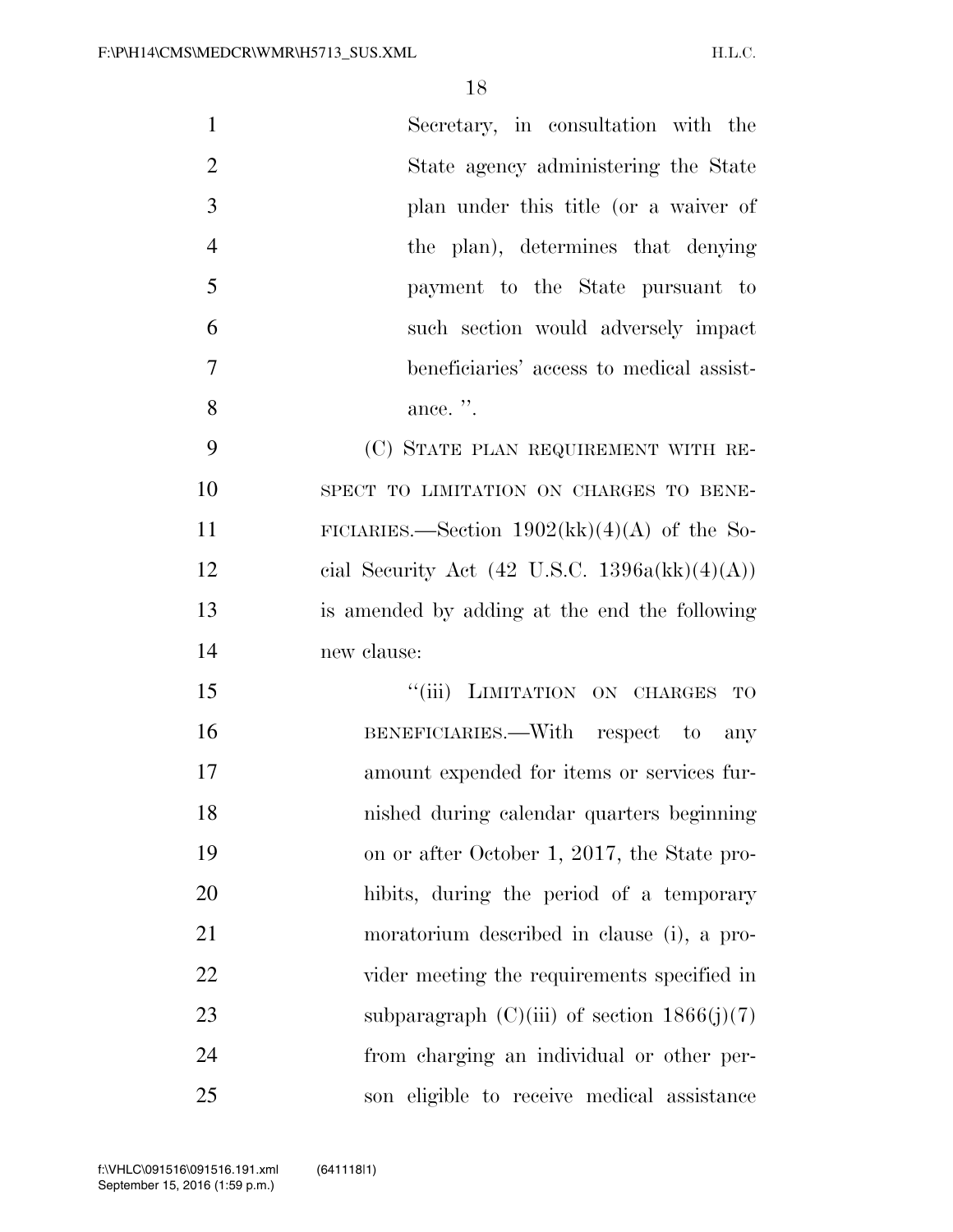| $\mathbf{1}$   | under the State plan under this title (or a                        |
|----------------|--------------------------------------------------------------------|
| $\overline{2}$ | waiver of the plan) for an item or service                         |
| 3              | described in section $1903(i)(2)(D)$ fur-                          |
| $\overline{4}$ | nished to such an individual.".                                    |
| 5              | (2) CORRECTING AMENDMENTS TO RELATED                               |
| 6              | PROVISIONS.-                                                       |
| 7              | (A) SECTION $1866(J)$ . Section $1866(j)$ of                       |
| 8              | the Social Security Act $(42 \text{ U.S.C. } 1395\text{cc}(j))$ is |
| 9              | amended—                                                           |
| 10             | (i) in paragraph $(1)(A)$ —                                        |
| 11             | (I) by striking "paragraph $(4)$ "                                 |
| 12             | and inserting "paragraph $(5)$ ";                                  |
| 13             | (II) by striking "moratoria in ac-                                 |
| 14             | cordance with paragraph $(5)$ " and in-                            |
| 15             | serting "moratoria in accordance with                              |
| 16             | paragraph $(7)$ "; and                                             |
| 17             | (III) by striking "paragraph $(6)$ "                               |
| 18             | and inserting "paragraph $(9)$ "; and                              |
| 19             | (ii) by redesignating the second para-                             |
| 20             | graph $(8)$ (added by section 1304 $(1)$ of                        |
| 21             | Public Law $111-152$ ) as paragraph $(9)$ .                        |
| 22             | (B) SECTION $1902(KK)$ . Section $1902(kk)$                        |
| 23             | of such Act $(42 \text{ U.S.C. } 1396a(kk))$ is amend-             |
| 24             | $ed$ —                                                             |